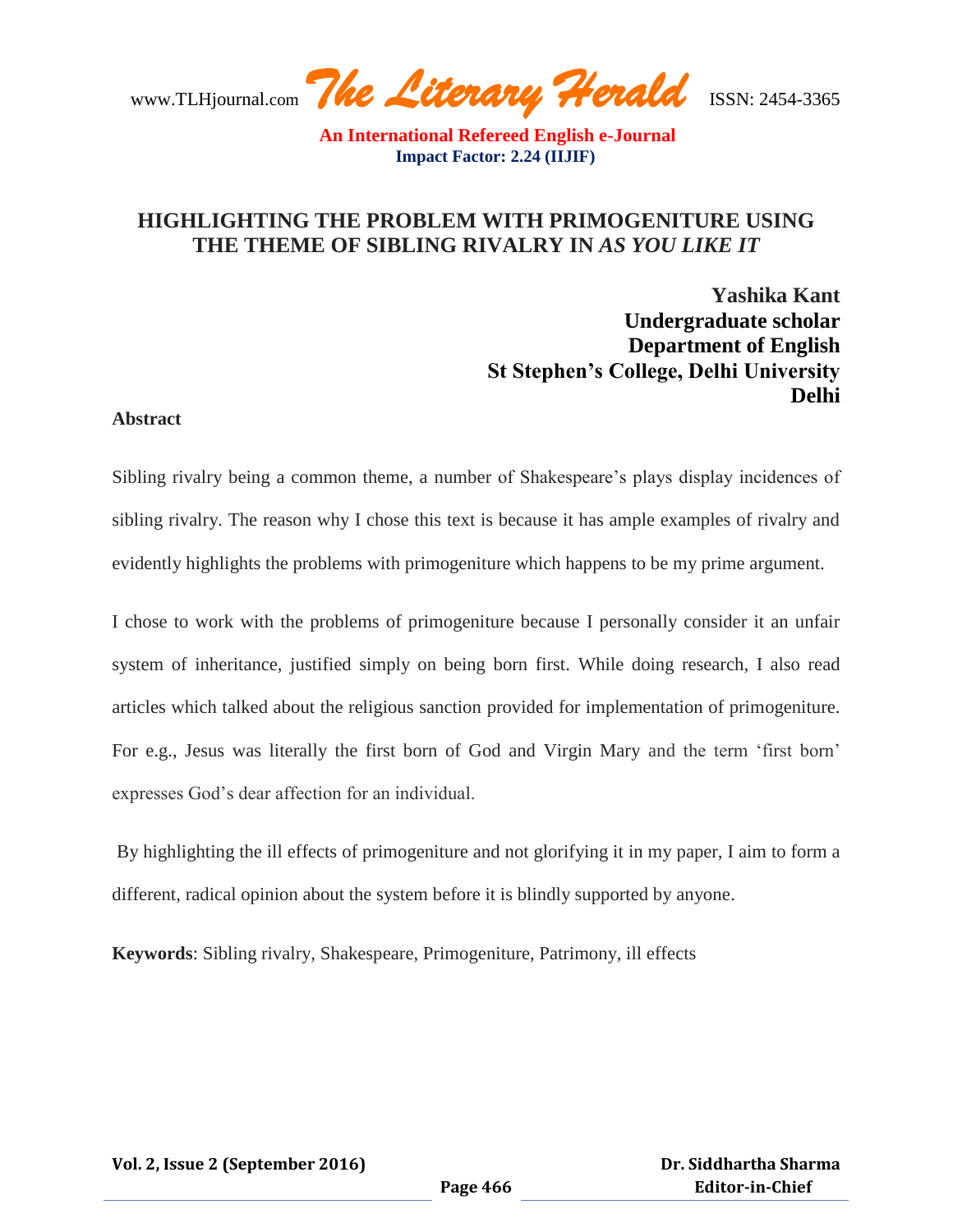www.TLHjournal.com *The Literary Herald*ISSN: 2454-3365

# **HIGHLIGHTING THE PROBLEM WITH PRIMOGENITURE USING THE THEME OF SIBLING RIVALRY IN** *AS YOU LIKE IT*

**Yashika Kant Undergraduate scholar Department of English St Stephen's College, Delhi University Delhi**

"Sibling rivalry is a type of competition or animosity among children, blood-related or not. The sibling bond is often complicated and is influenced by factors such as parental treatment, birth order, personality, and people and experiences outside the family. According to child psychology sibling rivalry is particularly intense when children are very close in age and of the same gender, or where one child is intellectually gifted. In history and literature, there have been great sibling rivalries" (New World Encyclopedia).

Shakespeare had seven siblings, only four of which survived into adulthood. Edmund, the youngest sibling, at age sixteen left Stratford and join his brothers William and Gilbert in London. "The Shakespeare brothers differed from the de Boys in that there were four instead of only three. However, it is interesting to note that in terms of education, Gilbert and William, like Oliver and Jaques, were educated, while Richard and Edmund, like Orlando, were not" ( Kemper).

*As You Like It* is structured around two pairs of siblings and one pair of cousins— Orlando and Oliver, Duke Senior and Duke Frederick, Celia and Rosalind. "Each pair has a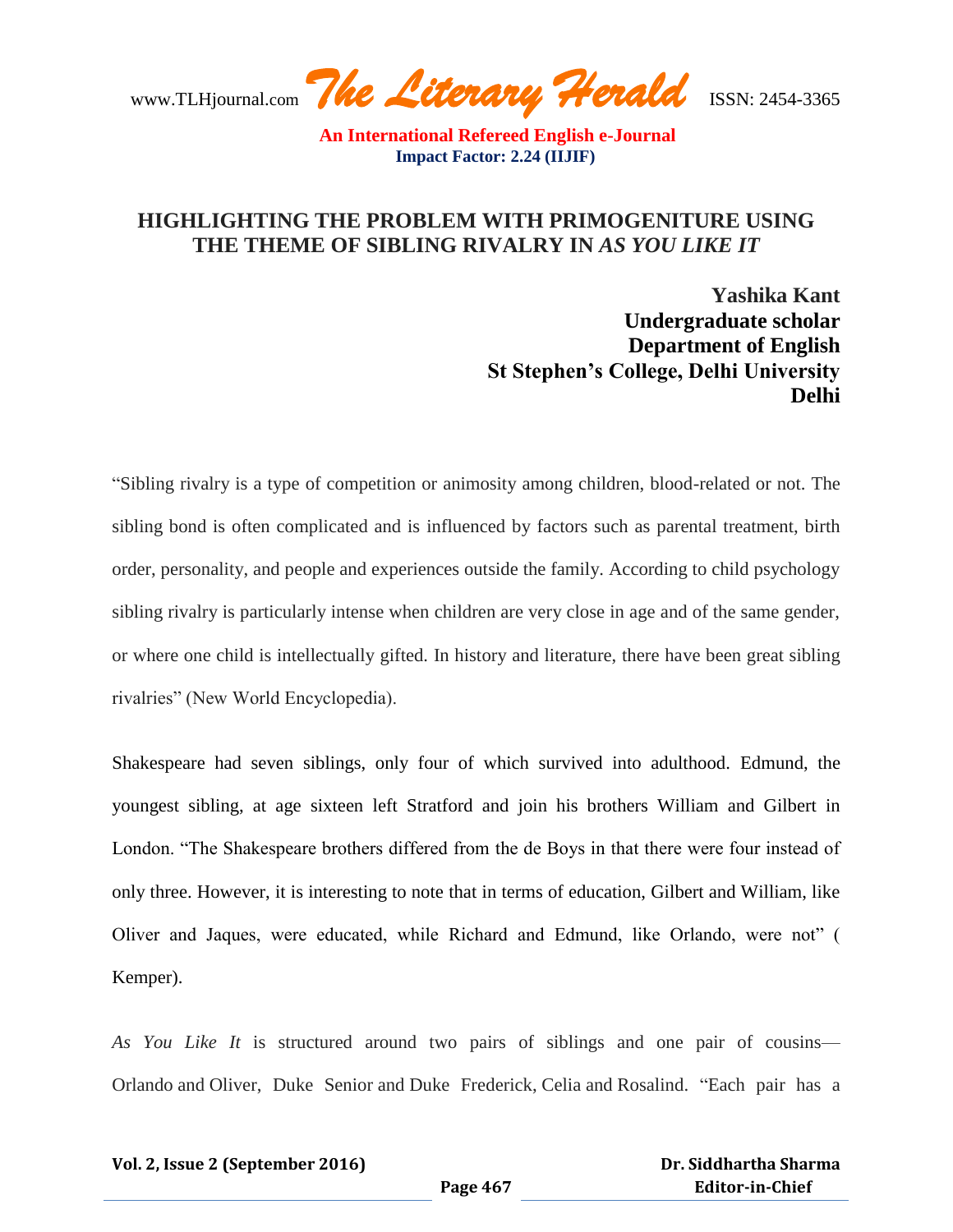www.TLHjournal.com *The Literary Herald*ISSN: 2454-3365

different dynamic, defined by varying degrees of familial love and desire for power. Whereas the relationships between Oliver and Orlando and between the two dukes are characterized by competition, envy, and power mongering, Celia and Rosalind maintain a relationship characterized by love and inseparability" (Kemper 5).

The opening scene of Shakespeare's *As You Like It* reveals to us the sibling rivalry between Oliver the eldest son and Orlando the younger son of the nobleman the late Sir Rowland de Boys who has died prior to the beginning of the play and has left instructions in his will divvying up his estate. While the vast majority has been placed in the hands of Oliver, Sir Rowland gives clear-cut direction to use his wealth to care for Orlando and Jaques accordingly. Orlando is fuming with anger at the injustice meted out to him by his eldest brother Oliver. Oliver is the eldest son and so has inherited his father's title and all of his vast estate and his wealth, but he has forgotten his duties towards Orlando and Jaques, the middle brother, is "kept at school" while Orlando is made to be little more than a servant. After some time living in this "servitude", Orlando decides he "will no longer endure it" and rebels against his "bloody brother", going as far as to grab his neck in anger (I.I).

The unnaturalness of the situation is made clear in Orlando's speech. He has been kept from his modest patrimony, his gentle birth has been undermined. Oliver's brutal treatment of the faithful servant Adam, whom he addresses as an "old dog," shows that the disorder affects other members of the household as well (I.I). In the same scene we learn of an earlier, parallel perversion of normal family life, but here the roles are reversed, with the young men's father, a younger brother abusing his older brother. Fearing Orlando"s new-found courage, Oliver decides

#### **Vol. 2, Issue 2 (September 2016)**

 **Dr. Siddhartha Sharma Editor-in-Chief**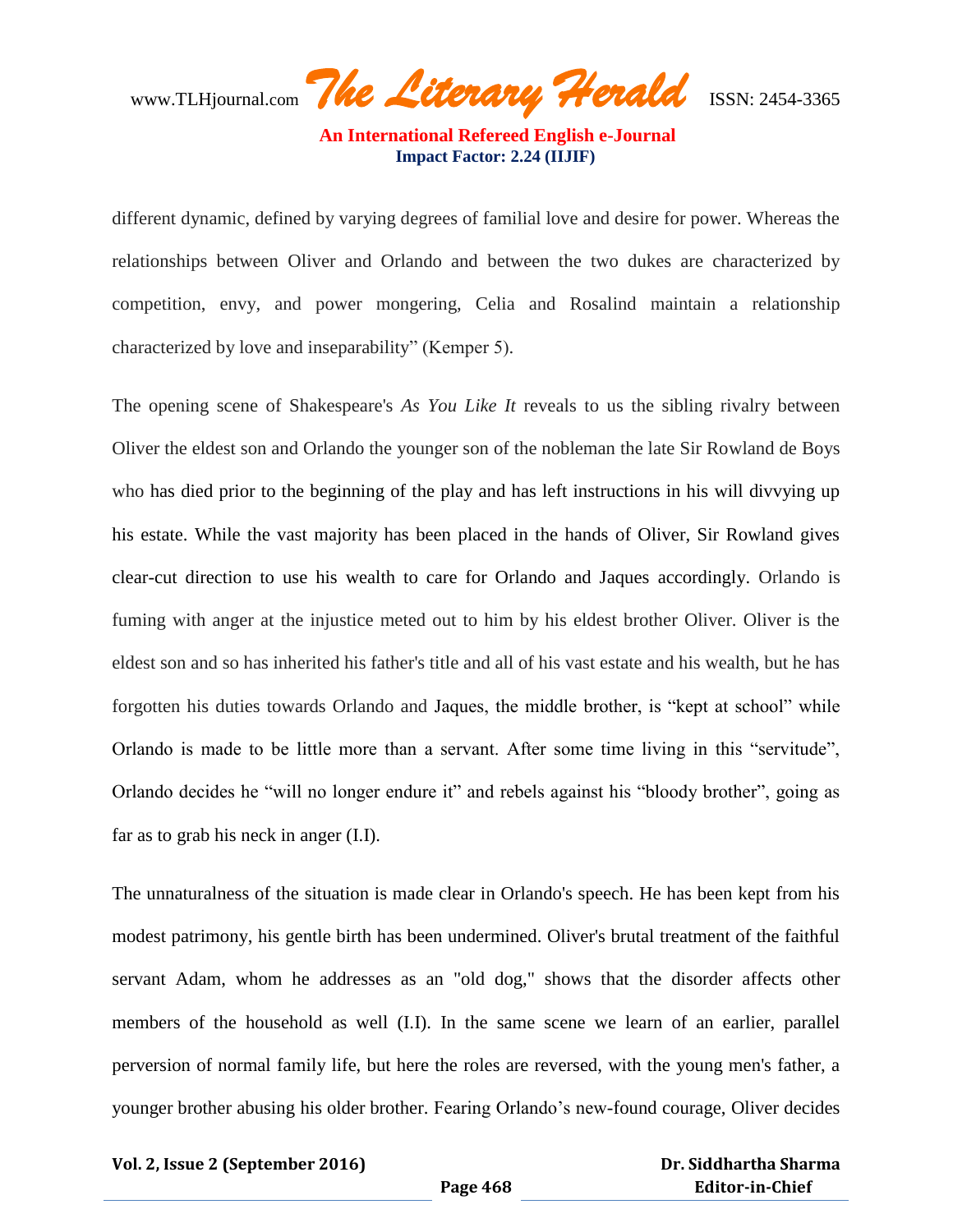www.TLHjournal.com *The Literary Herald*ISSN: 2454-3365

to "physic (his) rankness" and employs the assistance of Duke Frederick"s chief wrestler, Charles. Charles is set to wrestle Orlando in the Duke"s court later that afternoon, so Oliver warns Charles of Orlando"s treachery:

I'll tell thee, Charles: it is the stubbornest young fellow of France,

full of ambition, an envious emulator of every man's good parts,

a secret and villainous contriver against me his natural brother:

therefore use thy discretion;

I had as lief thou didst break his neck as his finger. (I.I)

*Strange as it may seem, there is no explicit evidence at all in the play for Oliver's hatred towards Orlando his younger brother. Whatever reason we can think of - jealousy because he was liked and favored by the ordinary people, because he resembles his father more than Oliver - will only be a conjecture.* **Oliver hates Orlando because Orlando had inherited his father's characteristics, this made Oliver jealous of him as ,the people of his own kingdom were sympathetic towards Orlando and completely ignored the good qualities in him**(I.I)**.**Upon Charles" exit, Oliver"s ten-line soliloquy gives the reason for his deviousness; here, to paraphrase John Middleton Murry, is Shakespeare the playwright at work, not endowing his villain with psychological realism, but giving him a plausible motive for his action (Murry). Oliver reveals that this feasibility scares him:

Yet he's gentle; never school'd, and yet learned, full of noble device;

**Vol. 2, Issue 2 (September 2016)**

 **Dr. Siddhartha Sharma Editor-in-Chief**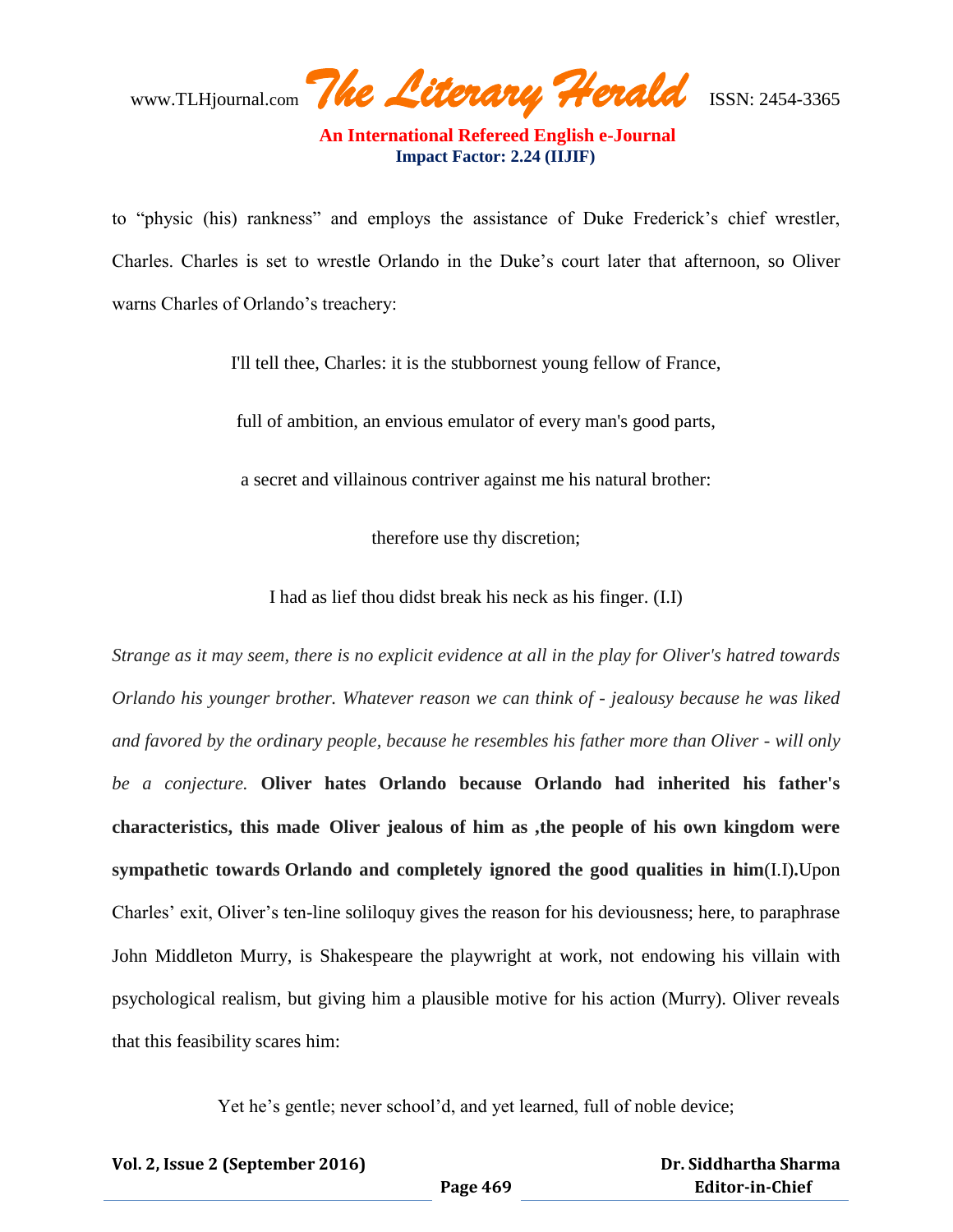www.TLHjournal.com *The Literary Herald*ISSN: 2454-3365

of all sorts enchantingly beloved; and; indeed, so much in the heart of the

world, and especially of my own people who best know him, that I am

altogether misprized. (I.I)

Back to the idea of the brother"s keeper, is interesting to note that when Sir Rowland died, primogeniture dictated Oliver"s inheritance of the wealth and estate, but also transitioned him unto the father figure in the family, catapulting him from peer to master, perhaps unwittingly. Fortune gave Oliver this responsibility; clearly Oliver was not ready for it. Louis Montrose in his essay "Social Process and Comic Form" cites this as another problem with primogeniture: "Primogeniture… simultaneously… conflates the generations in the person of the elder brother and blocks the generational passage of the younger brother" (91). In Act II, Adam says this of Oliver: "Your brother, no, no brother, yet the son- Yet not the son, I will not call him son" (II.II). "Though in context, Adam uses this as a denouncement of Oliver"s character, it also illustrates the point that Oliver"s identity within the familial structure is now blurred. He is a brother and a son, and yet no longer a brother and a son, he is now forced to be a father. If he is not ready to assume this duty, his reluctance could turn into resentment, which of course would bleed into his brother. Therefore resentment becomes an important motive behind Oliver, as it is twicefostered: once, towards Orlando's qualities, and again, at having become Orlando's "keeper." This reluctance can be seen in Oliver"s decision to give it back to Orlando when he asks for Orlando"s consent to marry Celia. He reverses his duty and restores them to a place of equality" (Kemper 20).

**Vol. 2, Issue 2 (September 2016)**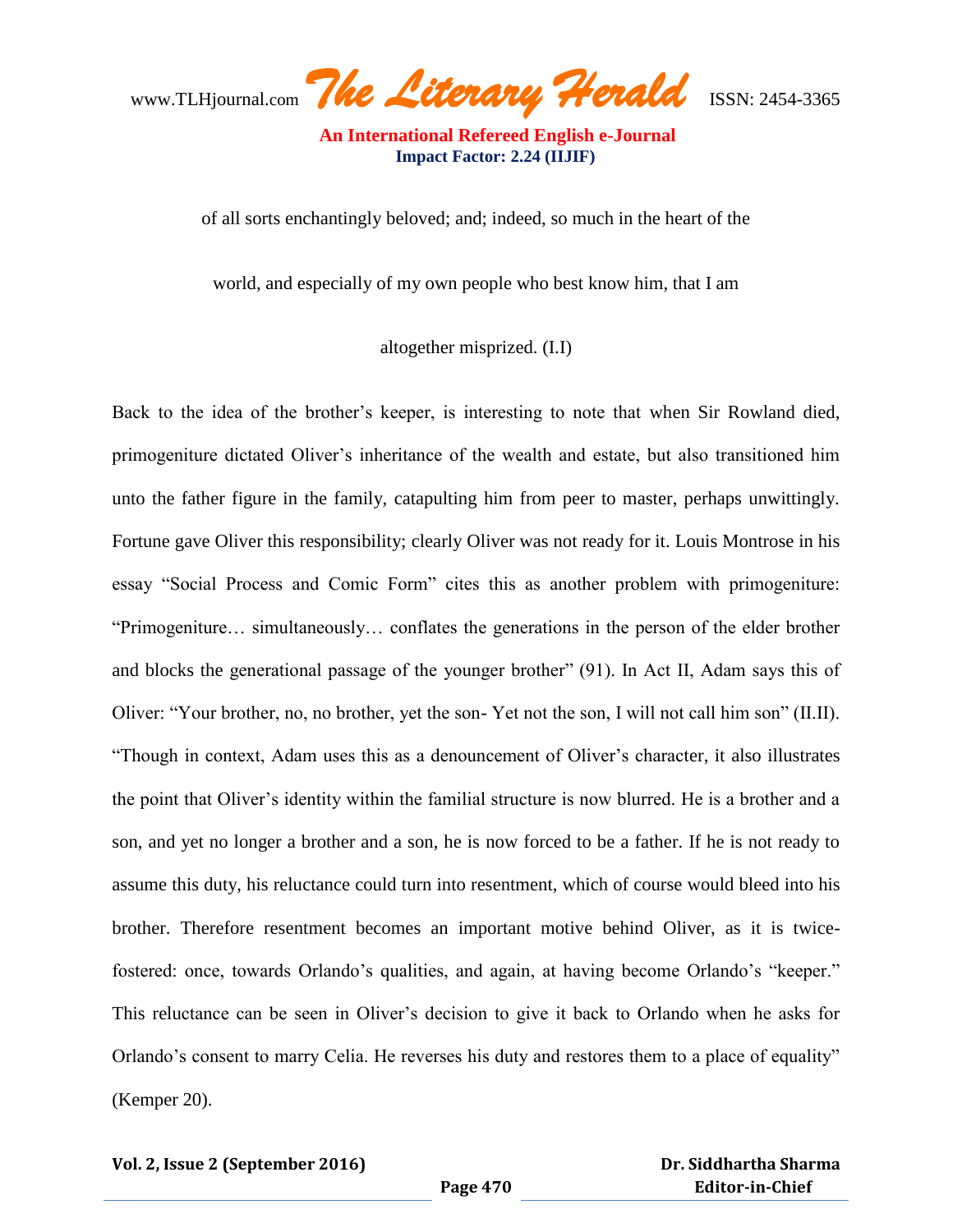www.TLHjournal.com *The Literary Herald*ISSN: 2454-3365

Another example of sibling rivalry running parallel is between Duke Senior and Duke Fredrick. Duke Frederick has usurped his older brother, Duke Senior, forcing him into exile. He has allowed Duke Senior"s daughter, Rosalind, to remain at court because she is the cousin and best friend of Celia, Fredericks"s only daughter. Celia will do anything for Rosalind, and assures her that though her father is banished, Rosalind will always be taken care of, through Celia:

You know my father hath no child but I,

nor none is like to have: and, truly, when he dies,

thou shalt be his heir, for what he hath taken away from thy father perforce,

I will render thee again in affection; by mine honour, I will;

and when I break that oath, let me turn monster. (I.II)

After the match with Charles, when Frederick enters hastily and for no other reason than "that people praise her for her virtues and pity her for her father"s misfortune" banishes Rosalind in the fashion of her father, it manifests the jealously with he had for his brother and through this act he brings the frustration out on Rosalind(I.II).

Primogeniture is described by Encyclopedia Britannica as "preference in inheritance that is given by law, custom, or usage to the eldest son… The motivation for such a practice has usually been to keep the estate of the deceased, or some part of it, whole and intact" (Primogeniture 1). Primogeniture seemed to have arisen around the 13th century, and continued until the late 17th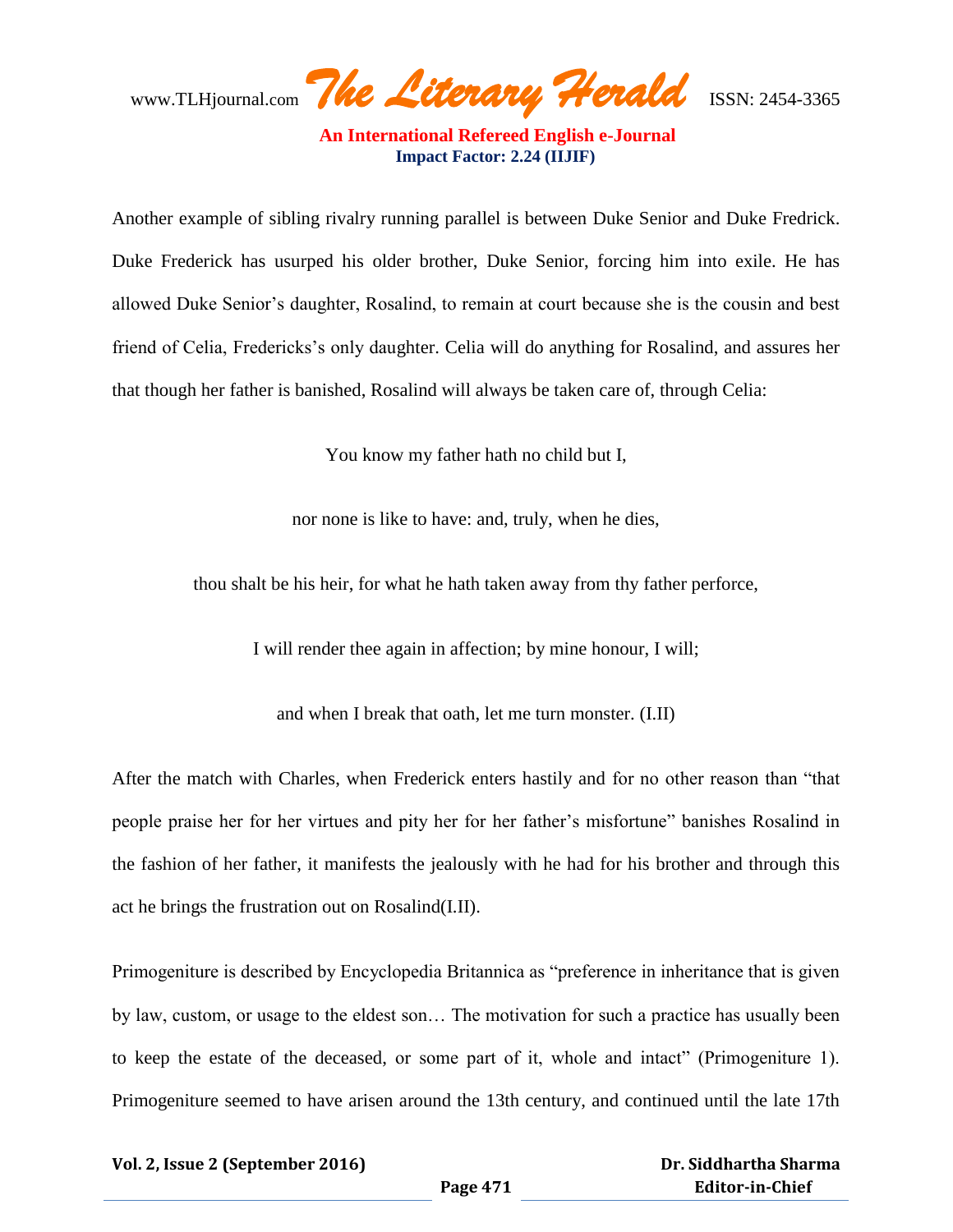www.TLHjournal.com *The Literary Herald*ISSN: 2454-3365

century. Its main purpose was to keep large estates undivided, as would happen if numerous heirs were allowed to take control of a piece of property (Cooley 1). It is a generally accepted fact, in the case of England, however, that the introduction of primogeniture was not only contemporaneous with the Norman invasion, but somewhat organically linked to the feudal organization set up in its wake. "Though utilized throughout Europe, it was particularly popular in England, perhaps because of the English obsession with a class system. It is very possible that *As You Like It*, at least Orlando and Oliver and Frederick and Senior"s subplots, is a commentary on primogeniture. It was a problem between siblings in Elizabethan England. The prime factor affecting all families which owned property was primogeniture. (It) went far to determine the behaviour and character of both parents and children, and to govern the relationship between siblings" (Montrose 84).

It was the not the practice itself that hurt fraternal relationships, but the abuse of it (84). Indeed, Sir Rowland is innocent in bequeathing his estate to Oliver, whom in turn misuses the power and perverts the trust. Even Jacques gets behind the cause in Act II, "(railing) against all the first born of Egypt" (II.V). But Orlando makes the most stunning case in his simple imploration to Oliver: "I know you are my eldest brother; and, in the gentle condition of blood, you should so know me. The courtesy of nations allows you my better, in that you are the first-born; but the same tradition takes not away my blood, were there twenty brothers betwixt us: I have as much of my father in me as you; albeit, I confess, your coming before me is nearer to his reverence" (I.I). Kemper in his paper argues that although Oliver is ultimately redeemed through love and awakened through forgiveness, what if Oliver had succeeded in having Orlando killed? Where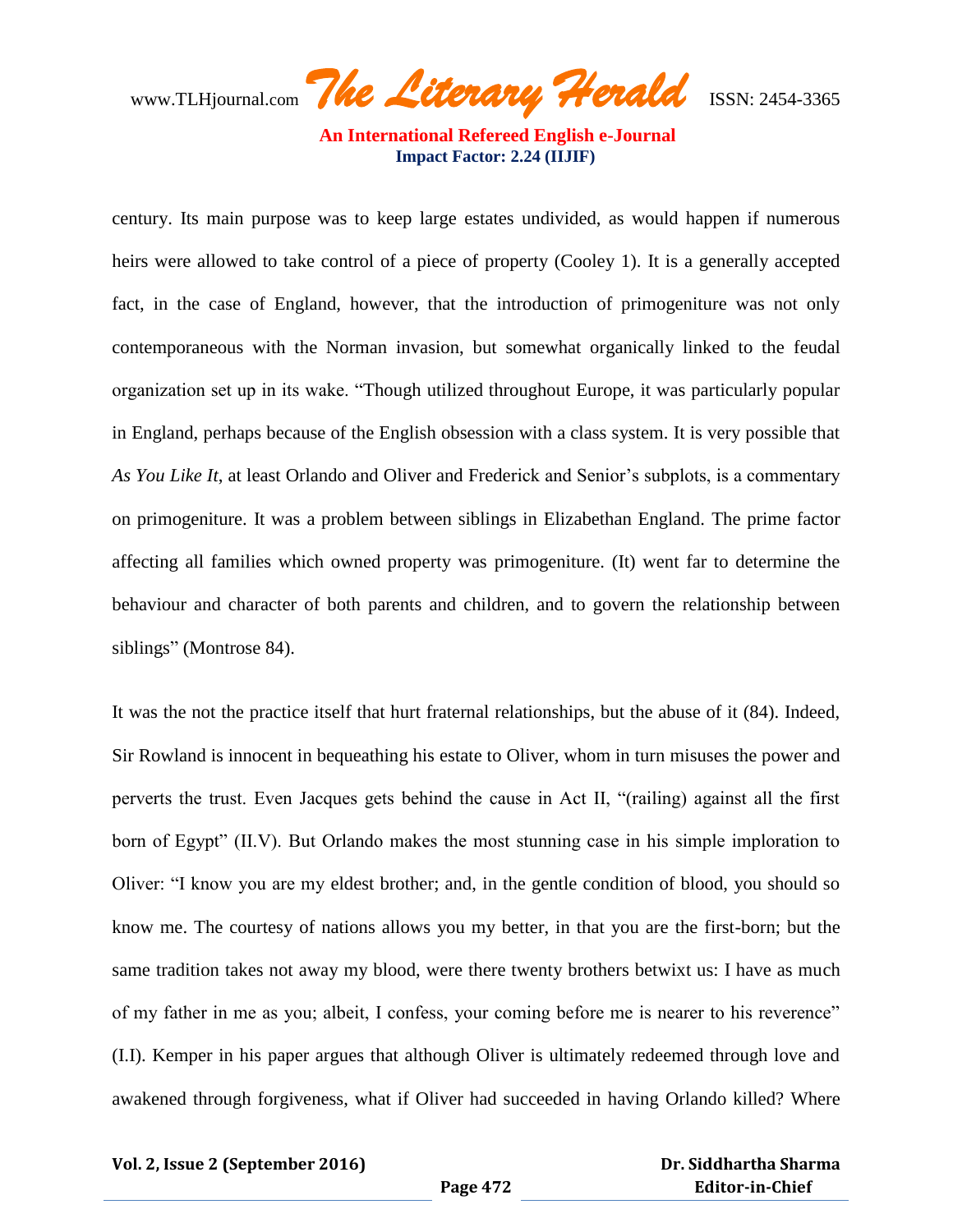www.TLHjournal.com *The Literary Herald*ISSN: 2454-3365

would that have put him? Would he have stopped at Orlando, or would the newly-educated, and therefore potentially dangerous, middle brother Jaques be next? (46)

Perhaps the hostility between the brothers Frederick and Senior provides another argument against primogeniture, but not in the same vein as the de Boys" boys. As the younger, Frederick does not allow himself the misfortune custom has dealt him, and therefore claims his own fate, violently usurping his kind brother and banishing him from the court. This might be a warning as to what the inheritance practice could drive the younger brothers to do in revolution. The main argument against primogeniture is that it often left the younger sons to fend for themselves with little or no training or skill. "The contrast was too sharp between the life of an elder son, whose fortune was made for him by his father, and who has nothing to do but maintain and perhaps augment it, and that of the younger sons who faced a life of hard and continuous effort, starting from almost nothing" (Montrose 86).

By the end of the play, however, love and mutual understanding become defining features of all of these close family ties, even for the spiteful male siblings: Orlando looks past Oliver"s prior evil and saves his brother from a potentially fatal attack; returning his brother's generosity, Oliver revokes his previous intent to kill Orlando and treats him as a true brother. Oliver and Orlando are then further united by their simultaneous marriage to the inseparable cousins, Rosalind and Celia. Even the malignant relationship between the dukes is resolved, as Duke Frederick, en route to fight his brother, encounters a religious man and is suddenly inspired to devote his life to a monastic existence. To fulfill his purpose and undo his past evil, he restores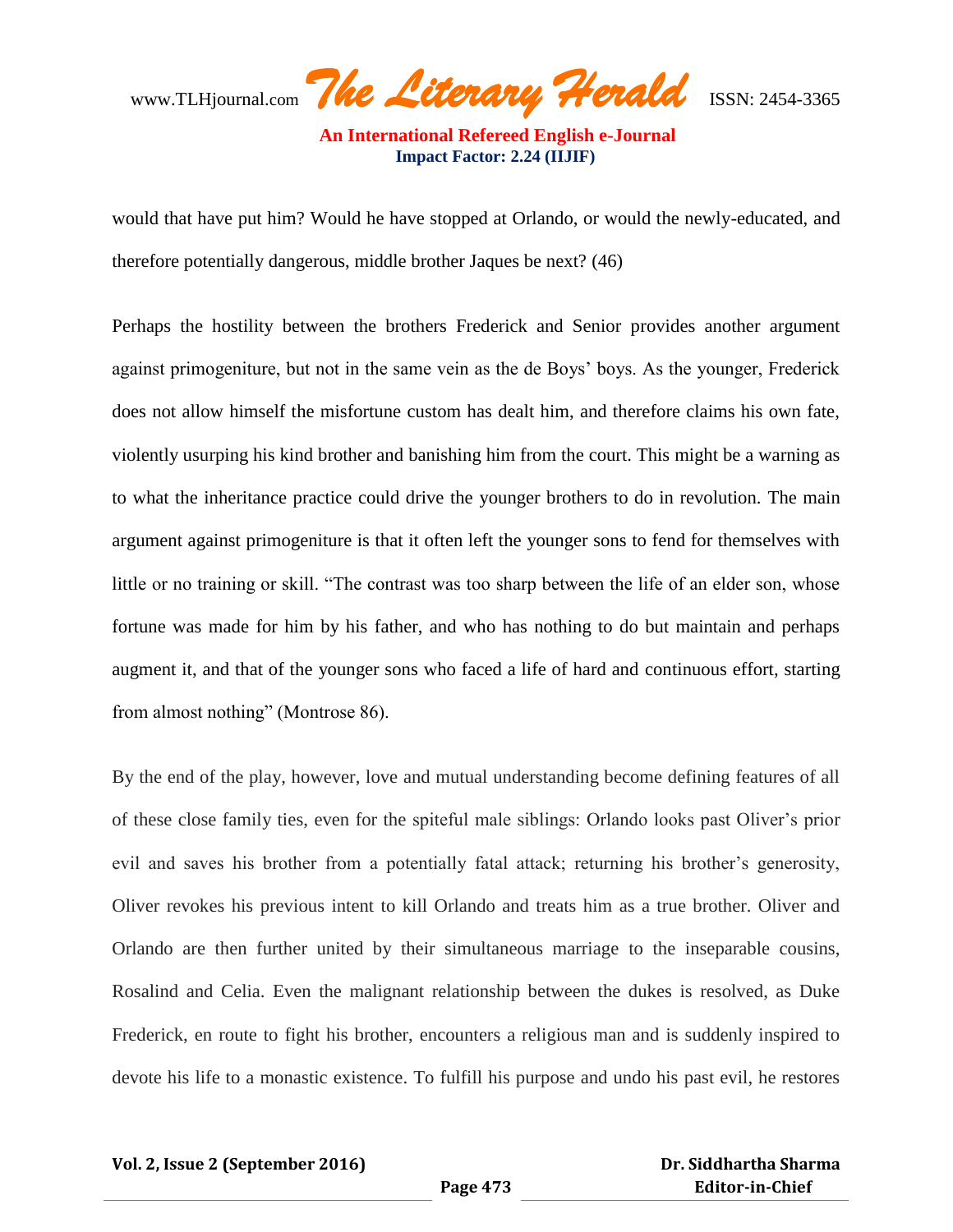www.TLHjournal.com *The Literary Herald*ISSN: 2454-3365

power to Duke Senior. "The conflict and inversion of fraternal conflict links generations, the relationships of brother and brother can be linked to the generation of father and son. In the process of atonement, the two families and the two generations of men are doubly and symmetrically bound: the younger brother weds the daughter of the elder brother and the elder brother weds the daughter of the younger brother. They create the figure of chiasmus.

Whatever vicarious benefits *As You Like It* brings to younger brothers and to youth, it is not achieved by perverting or destroying the bonds between siblings and generations, but by transforming and renewing them- through marriage" (Montrose 48). In all of these relationships, conflict arises out of competition, jealousy, and a desire for unchallenged power. Although these forces are shown in the text to be ultimately less powerful than the force of love for family and primogeniture was thought to be necessary for ensuring the continuity of the patrilineal family on which rested the whole English political system throughout those centuries, it had detrimental consequences for intra-family relations and for traditional family values. "A custom which allowed the elder son to inherit the whole family estate, to the exclusion of the other children, did affect brother-brother and father-son relations. It disturbed emotional and authority relationships within the family. Enmity between brothers, rivalry between father and elder son, family injustice and disharmony and the sad fate of younger sons and daughters, were among the adverse effects blamed on primogeniture" (Jamoussi 16).

### **Works Cited**

Cooley, Ronald W. "Kent and Primogeniture in King Lear." Studies in English Literature 1500- 1900. 22 Mar. 2008. Web. 9 April, 2016.